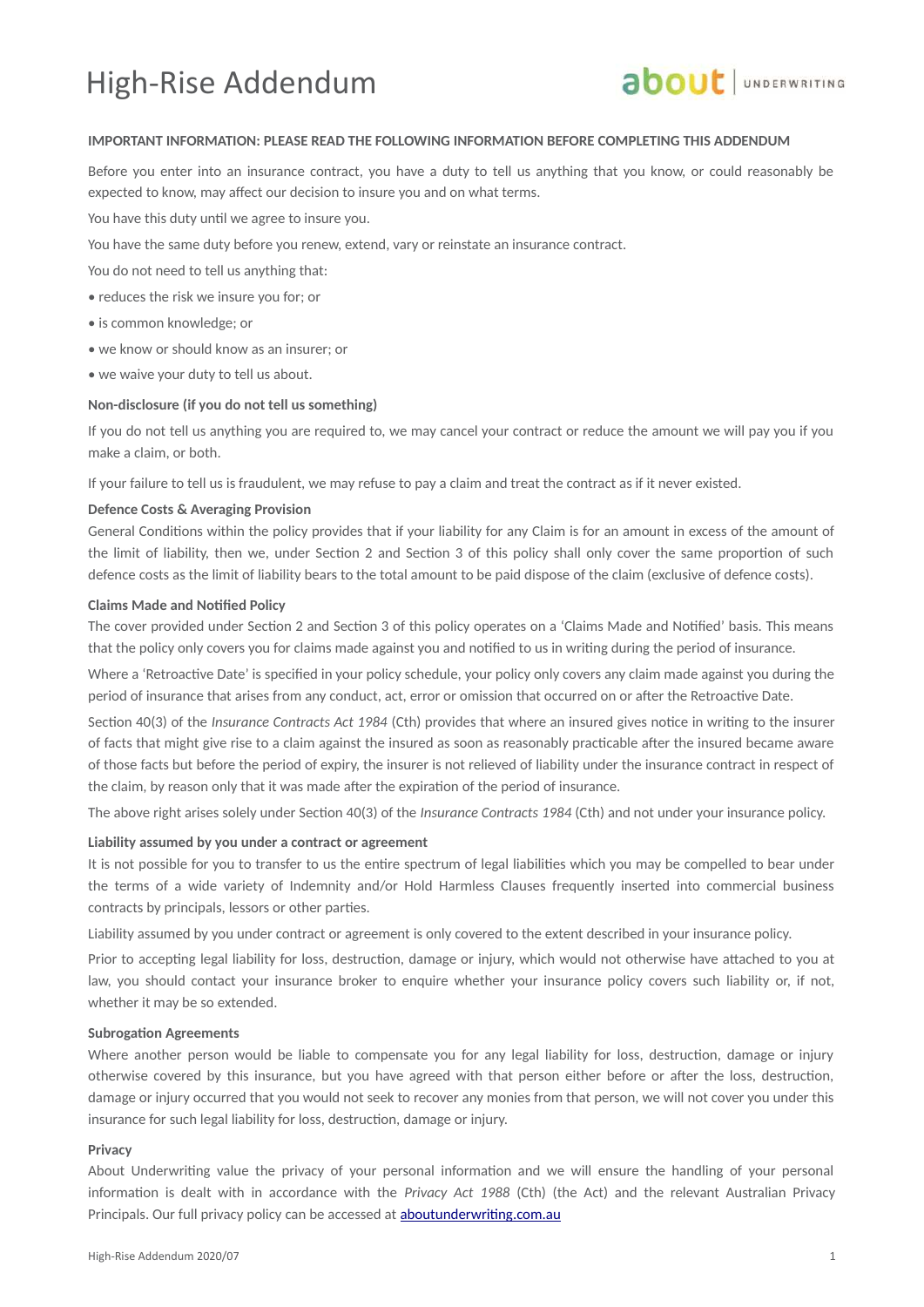

When we provide insurance products and/or services, we ask you for the personal information we need to assess applications for insurance policies, to administer and manage insurance policies and to investigate and handle claims. This can include a broad range of information ranging from your name, date of birth, address and contact details to other information about your personal affairs including your profession, financial affairs including financial statements, any criminal convictions or claims.

We may need to disclose personal information that you provide us to contractors, coinsureds, insurers and underwriters (who may be located overseas), lawyers, claims adjusters and others engaged by About Underwriting to enable them to administer policies or handle claims. Regardless of the information shared, we will take all reasonable steps to ensure that the above parties protect your information in the same way that we do.

Our Privacy Policy shown in the above link contains information about how you can access the information we hold about you, ask us to correct it, or make a privacy related complaint. You can obtain a copy from our Privacy Officer by emailing to [privacy@aboutunderwriting.com.au](mailto:privacy@aboutunderwriting.com.au)

#### **Consent**

By visiting any of our websites, online quotation systems, applying for, renewing or using any of our products or services you agree to your information being collected, held, used and disclosed as set out in our Privacy Policy.

#### **Complaints or Disputes**

If you wish to make a complaint about our products or services, or a Privacy breach, you can contact us at [complaints@aboutunderwriting.com.au](mailto:complaints@aboutunderwriting.com.au) or [privacy@aboutunderwriting.com.au](mailto:privacy@aboutunderwriting.com.au) Please refer to our complaints & disputes process detailed at [aboutunderwriting.com.au](http://www.aboutunderwriting.com.au/)

If this does not resolve the matter or you are not satisfied with the way a complaint has been dealt with, you should contact:

Lloyd's Underwriters' General Representative in Australia Level 9, 1 O'Connell St Sydney NSW 2000 Telephone Number: (02) 8298 0783 Email: [idraustralia@lloyds.com](mailto:idraustralia@lloyds.com)

who will refer your dispute to the Complaints team at Lloyd's.

Complaints that cannot be resolved may be escalated to an independent dispute resolution body; Australia Financial Complaints Authority (AFCA). This external dispute resolution body has the ability to make decisions of which About Underwriting are obliged to comply.

Contact details are:

**Australian Financial Complaints Authority Phone: 1800 931 678 Email:** [info@ afca .org.au](mailto:info@afca.org.au) **Internet:** [https://afca.org.au](https://afca.org.au/) **GPO Box 3, Melbourne, VIC 3001**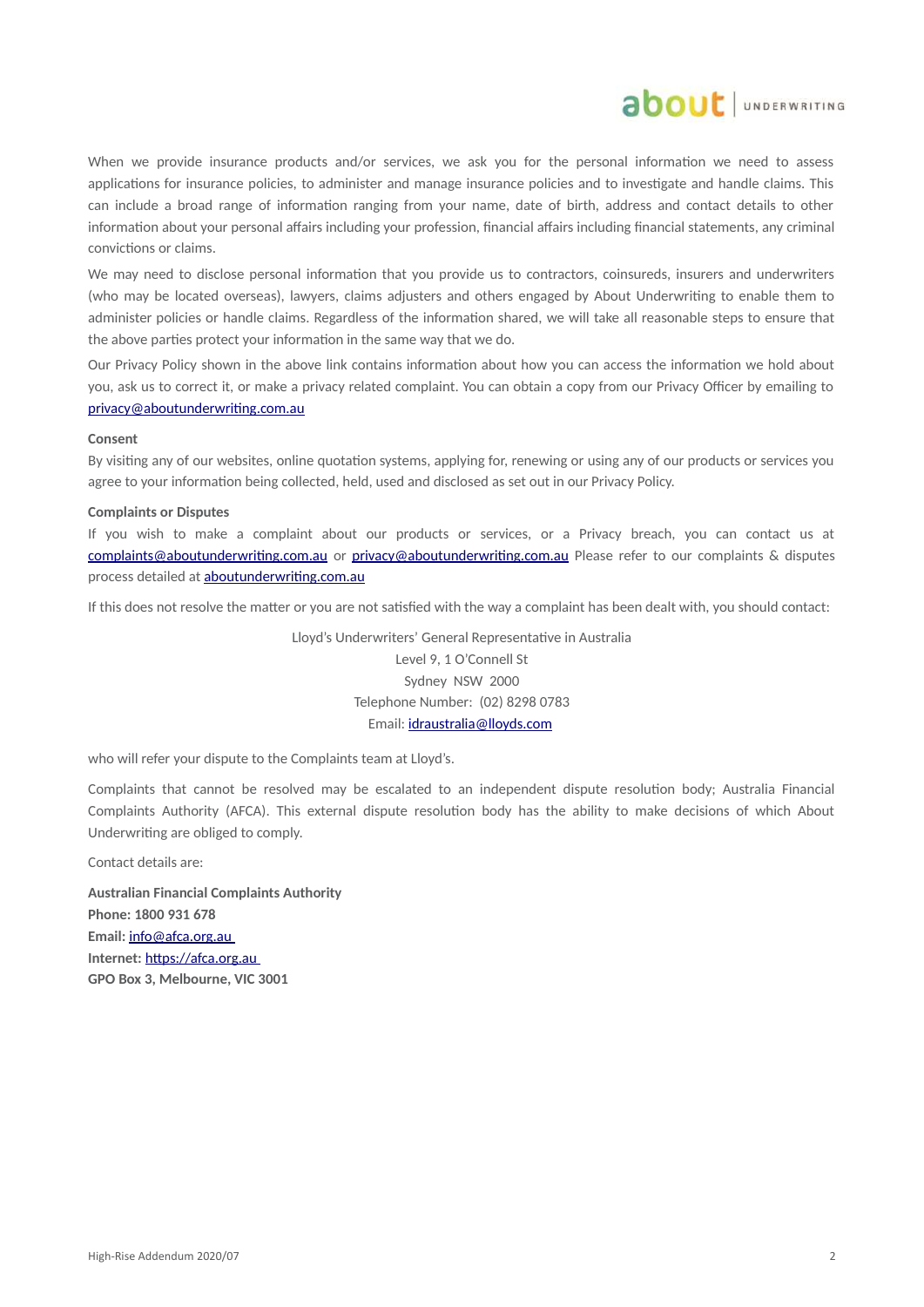

- 1. Named Insured (s):
- 2. Please provide details of the 5 largest projects or contracts undertaken during the last 5 years, where those projects are above 3 storeys in height. For the purposes of this Addendum, the assessment of the number of storeys begins at and includes the ground floor. Basements should not be included in the number of storeys.

## **Project 1**

| Date Started:                                                                                            | Date Completed: |  |
|----------------------------------------------------------------------------------------------------------|-----------------|--|
| Location of the Project, including<br>State/Territory:                                                   |                 |  |
| Scope of services undertaken by<br>You, including whether You<br>provided any certification<br>services: |                 |  |
| Total Project Value \$:                                                                                  | \$              |  |
| Your Fees / Income \$:                                                                                   | \$              |  |
| Number of storeys:                                                                                       |                 |  |
| Nature of the project - e.g. mixed<br>use residential, commercial etc:                                   |                 |  |
| Are there known issues with the<br>Professional Services provided or<br>the project generally:           |                 |  |
| Any additional comments:                                                                                 |                 |  |

## **Project 2**

| Date Started:                                                                                            | Date Completed: |  |
|----------------------------------------------------------------------------------------------------------|-----------------|--|
| Location of the Project, including<br>State/Territory:                                                   |                 |  |
| Scope of services undertaken by<br>You, including whether You<br>provided any certification<br>services: |                 |  |
| Total Project Value \$:                                                                                  | \$              |  |
| Your Fees / Income \$:                                                                                   | \$              |  |
| Number of storeys:                                                                                       |                 |  |
| Nature of the project - e.g. mixed<br>use residential, commercial etc:                                   |                 |  |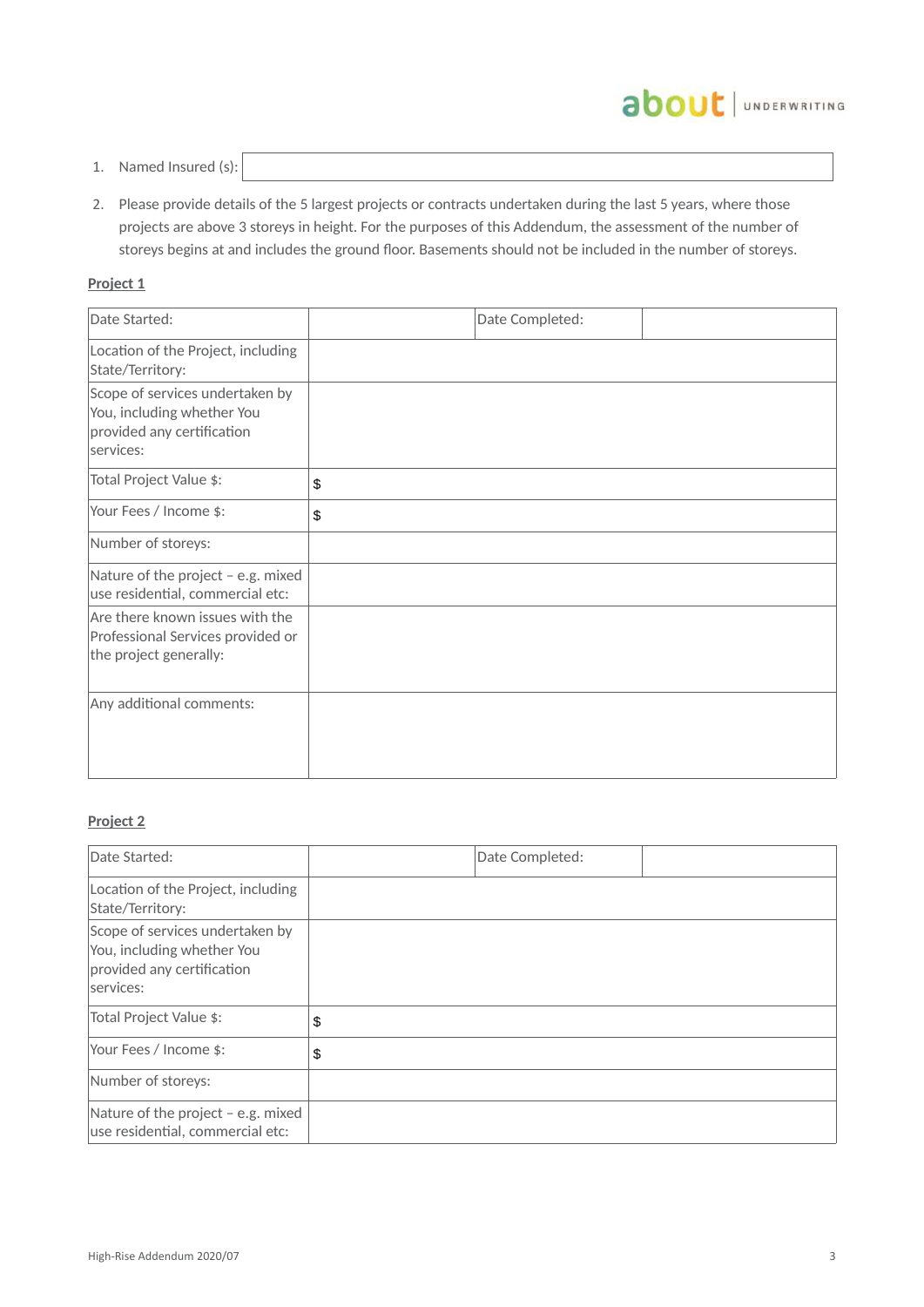## about | UNDERWRITING

| Are there known issues with the<br>Professional Services provided or<br>the project generally: |  |
|------------------------------------------------------------------------------------------------|--|
| Any additional comments:                                                                       |  |

## **Project 3**

| Date Started:                                                                                            | Date Completed: |  |
|----------------------------------------------------------------------------------------------------------|-----------------|--|
| Location of the Project, including<br>State/Territory:                                                   |                 |  |
| Scope of services undertaken by<br>You, including whether You<br>provided any certification<br>services: |                 |  |
| Total Project Value \$:                                                                                  | \$              |  |
| Your Fees / Income \$:                                                                                   | \$              |  |
| Number of storeys:                                                                                       |                 |  |
| Nature of the project - e.g. mixed<br>use residential, commercial etc:                                   |                 |  |
| Are there known issues with the<br>Professional Services provided or<br>the project generally:           |                 |  |
| Any additional comments:                                                                                 |                 |  |

## **Project 4**

| Date Started:                                                                                            | Date Completed: |  |
|----------------------------------------------------------------------------------------------------------|-----------------|--|
| Location of the Project, including<br>State/Territory:                                                   |                 |  |
| Scope of services undertaken by<br>You, including whether You<br>provided any certification<br>services: |                 |  |
| Total Project Value \$:                                                                                  | \$              |  |
| Your Fees / Income \$:                                                                                   | \$              |  |
| Number of storeys:                                                                                       |                 |  |
| Nature of the project - e.g. mixed                                                                       |                 |  |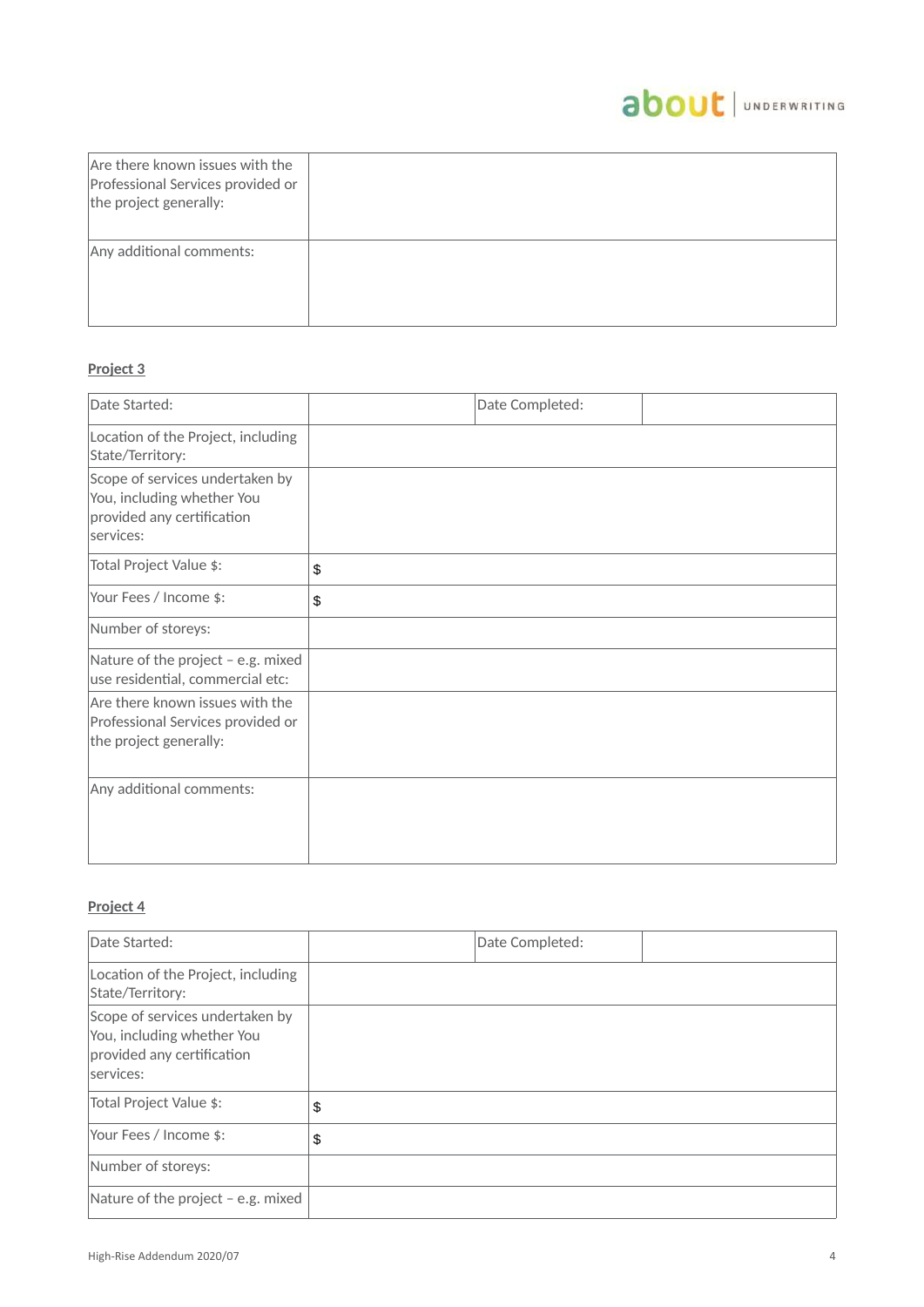## about JUNDERWRITING

| use residential, commercial etc:                                                               |  |
|------------------------------------------------------------------------------------------------|--|
| Are there known issues with the<br>Professional Services provided or<br>the project generally: |  |
| Any additional comments:                                                                       |  |

## **Project 5**

| Date Started:                                                                                            | Date Completed: |  |
|----------------------------------------------------------------------------------------------------------|-----------------|--|
| Scope of services undertaken by<br>You, including whether You<br>provided any certification<br>services: |                 |  |
| Location of the Project, including<br>State/Territory:                                                   |                 |  |
| Total Project Value \$:                                                                                  | \$              |  |
| Your Fees / Income \$:                                                                                   | \$              |  |
| Number of storeys:                                                                                       |                 |  |
| Nature of the project - e.g. mixed<br>use residential, commercial etc:                                   |                 |  |
| Are there known issues with the<br>Professional Services provided or<br>the project generally:           |                 |  |
| Any additional comments:                                                                                 |                 |  |

I acknowledge that I have read and understood the important notices and privacy statement contained in this addendum. Where I have provided information about another individual, I declare the individual has been made aware of the facts contained in the important notices and privacy statement.

I agree that this addendum together with any other information or documents supplied shall form the basis of the contract of insurance.

I declare that I am authorised to complete this addendum on behalf of the Insured and that to the best of my knowledge the statements, particulars and information contained in this addendum and any other documents accompanying are true and correct in every detail and that no material facts have been misstated or omitted.

I undertake to inform about Underwriting of any material alteration to those facts before entering into a contract of insurance.